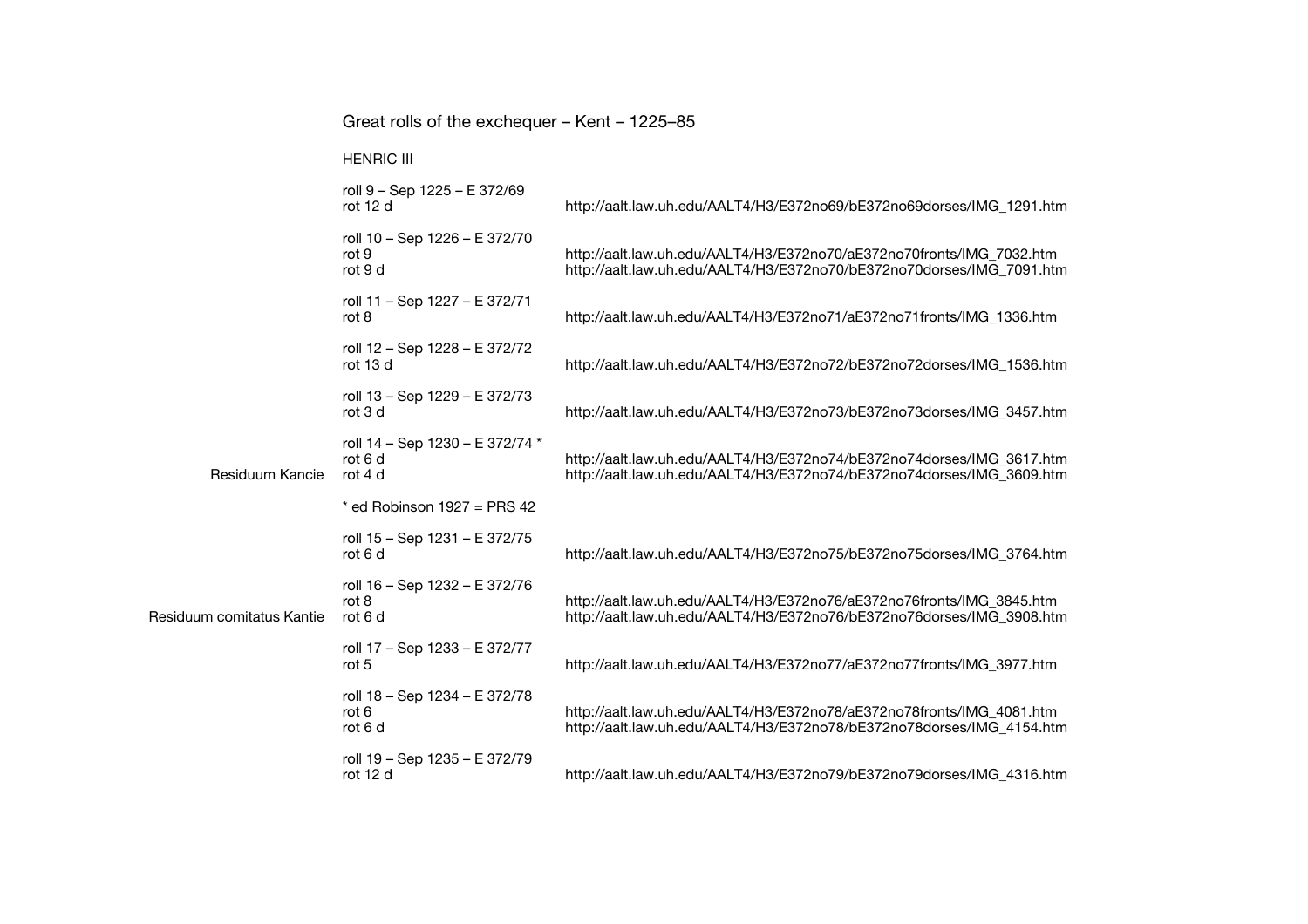| roll 20 - Sep 1236 - E 372/80<br>rot 6 d             | http://aalt.law.uh.edu/AALT4/H3/E372no80/bE372no80dorses/IMG_4431.htm                                                                          |
|------------------------------------------------------|------------------------------------------------------------------------------------------------------------------------------------------------|
| roll 21 - Sep 1237 - E 372/81<br>rot 1               | http://aalt.law.uh.edu/AALT4/H3/E372no81/aE372no81fronts/IMG_4485.htm                                                                          |
| roll 22 - Sep 1238 - E 372/82<br>no account for Kent |                                                                                                                                                |
| roll 23 - Sep 1239 - E 372/83<br>rot 10<br>rot 10 d  | http://aalt.law.uh.edu/AALT4/H3/E372no83/aE372no83fronts/IMG 4800.htm<br>http://aalt.law.uh.edu/AALT4/H3/E372no83/bE372no83dorses/IMG 4859.htm |
| roll 24 - Sep 1240 - E 372/84<br>rot 10<br>rot 10 d  | http://aalt.law.uh.edu/AALT4/H3/E372no84/aE372no84fronts/IMG_4919.htm<br>http://aalt.law.uh.edu/AALT4/H3/E372no84/bE372no84dorses/IMG_4966.htm |
| roll 25 - Sep 1241 - E 372/85<br>rot 9<br>rot 9 d    | http://aalt.law.uh.edu/AALT4/H3/E372no85/aE372no85fronts/IMG_1087.htm<br>http://aalt.law.uh.edu/AALT4/H3/E372no85/bE372no85dorses/IMG_1143.htm |
| roll 26 - Sep 1242 - E 372/86 *<br>rot 8<br>rot 8 d  | http://aalt.law.uh.edu/AALT4/H3/E372no86/aE372no86fronts/IMG_5008.htm<br>http://aalt.law.uh.edu/AALT4/H3/E372no86/bE372no86dorses/IMG_5074.htm |
|                                                      | * ed Cannon 1918 <http: 2up="" archive.org="" cu31924006038867#page="" mode="" n5="" stream=""></http:>                                        |
| roll 27 - Sep 1243 - E 372/87<br>rot 5               | http://aalt.law.uh.edu/AALT4/H3/E372no87/aE372no87fronts/IMG_5133.htm                                                                          |
| roll 28 - Sep 1244 - E 372/88<br>rot $2$             | http://aalt.law.uh.edu/AALT4/H3/E372no88/aE372no88fronts/IMG_5240.htm                                                                          |
| roll 29 - Sep 1245 - E 372/89<br>rot $5$<br>rot 5 d  | http://aalt.law.uh.edu/AALT4/H3/E372no89/aE372no89fronts/IMG_5380.htm<br>http://aalt.law.uh.edu/AALT4/H3/E372no89/bE372no89dorses/IMG_5432.htm |
| roll 30 - Sep 1246 - E 372/90<br>rot 10<br>rot 10 d  | http://aalt.law.uh.edu/AALT4/H3/E372no90/aE372no90fronts/IMG_5512.htm<br>http://aalt.law.uh.edu/AALT4/H3/E372no90/bE372no90dorses/IMG_5574.htm |
| roll 31 - Sep 1247 - E 372/91<br>rot 8<br>rot 8 d    | http://aalt.law.uh.edu/AALT4/H3/E372no91/aE372no91fronts/IMG_5631.htm<br>http://aalt.law.uh.edu/AALT4/H3/E372no91/bE372no91dorses/IMG_5692.htm |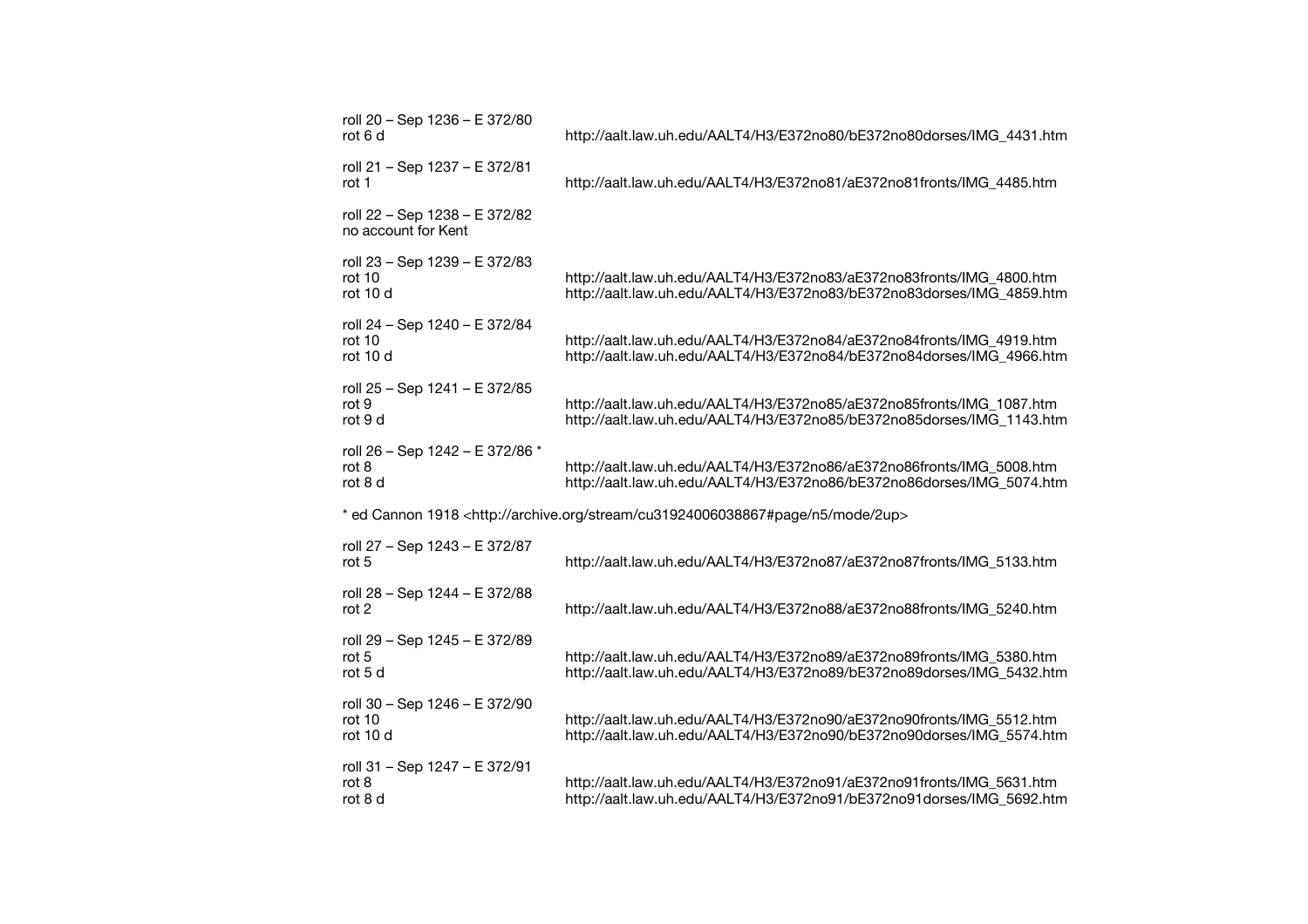|                                  | roll 32 - Sep 1248 - E 372/92<br>rot 6                                  | http://aalt.law.uh.edu/AALT4/H3/E372no92/aE372no92fronts/IMG_5750.htm                                                                                                                                                                                                                            |
|----------------------------------|-------------------------------------------------------------------------|--------------------------------------------------------------------------------------------------------------------------------------------------------------------------------------------------------------------------------------------------------------------------------------------------|
| slip attached to rot 10<br>blank | roll 33 – Sep 1249 – E 372/93<br>rot 7<br>rot 7 d                       | http://aalt.law.uh.edu/AALT4/H3/E372no93/aE372no93fronts/IMG_5887.htm<br>http://aalt.law.uh.edu/AALT4/H3/E372no93/bE372no93dorses/IMG_5954.htm                                                                                                                                                   |
|                                  | roll 34 - Sep 1250 - E 372/94<br>rot 9<br>rot 9 d<br>rot 10<br>rot 10 d | http://aalt.law.uh.edu/AALT4/H3/E372no94/aE372no94fronts/IMG_6030.htm<br>http://aalt.law.uh.edu/AALT4/H3/E372no94/bE372no94dorses/IMG_6101.htm<br>http://aalt.law.uh.edu/AALT4/H3/E372no94/aE372no94fronts/IMG_6031.htm<br>http://aalt.law.uh.edu/AALT4/H3/E372no94/bE372no94dorses/IMG_6102.htm |
|                                  | roll 35 - Sep 1251 - E 372/95<br>rot 13<br>rot 13 d                     | http://aalt.law.uh.edu/AALT4/H3/E372no95/aE372no95fronts/IMG_6185.htm<br>http://aalt.law.uh.edu/AALT4/H3/E372no95/bE372no95dorses/IMG_6271.htm                                                                                                                                                   |
| Residuum comitatus Kanc'         | roll 36 - Sep 1252 - E 372/96<br>rot 12<br>rot 12 d                     | http://aalt.law.uh.edu/AALT4/H3/E372no96/aE372no96fronts/IMG_2065.htm<br>http://aalt.law.uh.edu/AALT4/H3/E372no96/bE372no96dorses/IMG_2139.htm                                                                                                                                                   |
|                                  | roll 37 - Sep 1253 - E 372/97<br>rot 8<br>rot 8 d                       | http://aalt.law.uh.edu/AALT4/H3/E372no97/aE372no97fronts/IMG_1196.htm<br>http://aalt.law.uh.edu/AALT4/H3/E372no97/bE372no97dorses/IMG_1279.htm                                                                                                                                                   |
|                                  | roll 38 - Sep 1254 - E 372/98<br>rot 12<br>rot 12 d<br>rot 1 d          | http://aalt.law.uh.edu/AALT4/H3/E372no98/aE372no98fronts/IMG_8235.htm<br>http://aalt.law.uh.edu/AALT4/H3/E372no98/bE372no98dorses/IMG_8315.htm<br>http://aalt.law.uh.edu/AALT4/H3/E372no98/bE372no98dorses/IMG_8273.htm                                                                          |
|                                  | roll 39 - Sep 1255 - E 372/99<br>rot 17<br>rot 17 d                     | http://aalt.law.uh.edu/AALT4/H3/E372no99/aE372no99fronts/IMG_8423.htm<br>http://aalt.law.uh.edu/AALT4/H3/E372no99/bE372no99dorses/IMG_8498.htm                                                                                                                                                   |
|                                  | roll 40 - Sep 1256 - E 372/100<br>rot 13<br>rot 13 d                    | http://aalt.law.uh.edu/AALT4/H3/E372no100/aE372no100fronts/IMG_8560.htm<br>http://aalt.law.uh.edu/AALT4/H3/E372no100/bE372no100dorses/IMG 8642.htm                                                                                                                                               |
|                                  | roll 41 - Sep 1257 - E 372/101<br>rot 14<br>rot 14 d                    | http://aalt.law.uh.edu/AALT4/H3/E372no101/aE372no101fronts/IMG_1387.htm<br>http://aalt.law.uh.edu/AALT4/H3/E372no101/bE372no101dorses/IMG_1462.htm                                                                                                                                               |
|                                  | roll 42 - Sep 1258 - E 372/102                                          |                                                                                                                                                                                                                                                                                                  |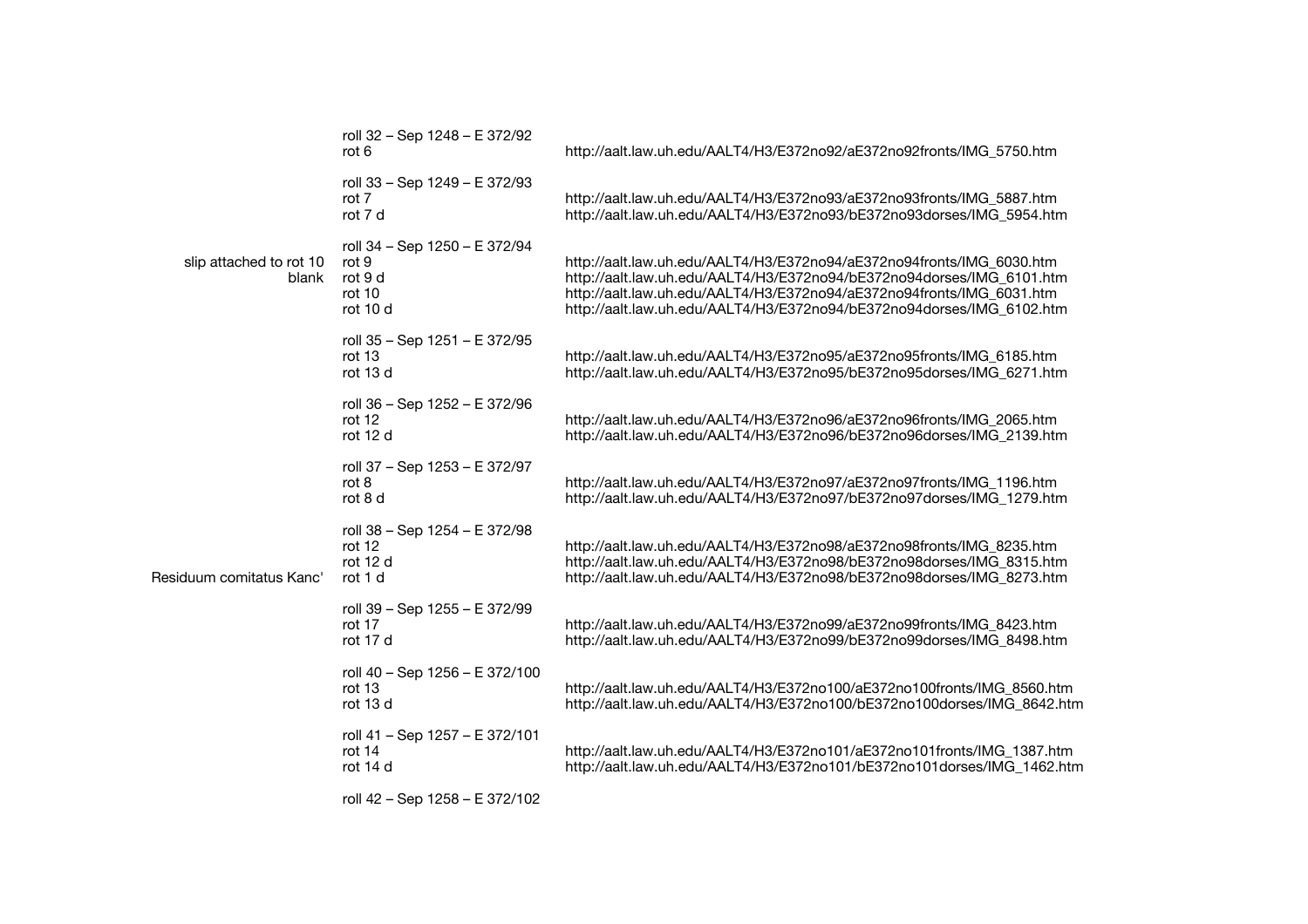|                    | rot 13<br>rot 13 d                                               | http://aalt.law.uh.edu/AALT4/H3/E372no102/aE372no102fronts/IMG_1542.htm<br>http://aalt.law.uh.edu/AALT4/H3/E372no102/bE372no102dorses/IMG_1626.htm                                                                            |
|--------------------|------------------------------------------------------------------|-------------------------------------------------------------------------------------------------------------------------------------------------------------------------------------------------------------------------------|
|                    | roll 43 - Sep 1259 - E 372/103<br>rot 10<br>rot 10 d             | http://aalt.law.uh.edu/AALT4/H3/E372no103/aE372no103fronts/IMG_1697.htm<br>http://aalt.law.uh.edu/AALT4/H3/E372no103/bE372no103dorses/IMG_1791.htm                                                                            |
| Residuum Kanc'     | roll 44 - Sep 1260 - E 372/104<br>rot 6<br>rot 6 d<br>rot 5 d    | http://aalt.law.uh.edu/AALT4/H3/E372no104/aE372no104fronts/IMG_1871.htm<br>http://aalt.law.uh.edu/AALT4/H3/E372no104/bE372no104dorses/IMG 1956.htm<br>http://aalt.law.uh.edu/AALT4/H3/E372no104/bE372no104dorses/IMG_1954.htm |
|                    | roll 45 - Sep 1261 - E 372/105<br>no account for Kent            |                                                                                                                                                                                                                               |
| Residuum Kancie    | roll 46 - Sep 1262 - E 372/106<br>rot $4$<br>rot 4 d<br>rot $10$ | http://aalt.law.uh.edu/AALT4/H3/E372no106/aE372no106fronts/IMG_8873.htm<br>http://aalt.law.uh.edu/AALT4/H3/E372no106/bE372no106dorses/IMG 8960.htm<br>http://aalt.law.uh.edu/AALT4/H3/E372no106/aE372no106fronts/IMG_8896.htm |
| Residuum Kanc'     | roll 47 - Sep 1263 - E 372/107<br>rot 7 d<br>rot 6 d             | http://aalt.law.uh.edu/AALT4/H3/E372no107/bE372no107dorses/IMG_9094.htm<br>http://aalt.law.uh.edu/AALT4/H3/E372no107/bE372no107dorses/IMG 9090.htm                                                                            |
|                    | roll 48 - Sep 1264 - E 372/108<br>no account for Kent            |                                                                                                                                                                                                                               |
| no visible heading | roll 49 - Sep 1265 - E 372/109<br>rot 9 d<br>rot 8<br>rot 8 d    | http://aalt.law.uh.edu/AALT4/H3/E372no109/bE372no109dorses/IMG 9324.htm<br>http://aalt.law.uh.edu/AALT4/H3/E372no109/aE372no109fronts/IMG_9266.htm<br>http://aalt.law.uh.edu/AALT4/H3/E372no109/bE372no109dorses/IMG_9320.htm |
| Item Kancia        | roll 50 - Sep 1266 - E 372/110<br>rot 6<br>rot 6 d<br>rot 5      | http://aalt.law.uh.edu/AALT4/H3/E372no110/aE372no110fronts/IMG_9363.htm<br>http://aalt.law.uh.edu/AALT4/H3/E372no110/bE372no110dorses/IMG_9419.htm<br>http://aalt.law.uh.edu/AALT4/H3/E372no110/aE372no110fronts/IMG_9359.htm |
|                    | roll 51 - Sep 1267 - E 372/111<br>no account for Kent            |                                                                                                                                                                                                                               |
| Item Kancia        | roll 52 – Sep 1268 – E 372/112<br>rot 23<br>rot 23 d<br>rot $22$ | http://aalt.law.uh.edu/AALT4/H3/E372no112/aE372no112fronts/IMG_0423.htm<br>http://aalt.law.uh.edu/AALT4/H3/E372no112/bE372no112dorses/IMG 0542.htm<br>http://aalt.law.uh.edu/AALT4/H3/E372no112/aE372no112fronts/IMG_0419.htm |
|                    |                                                                  |                                                                                                                                                                                                                               |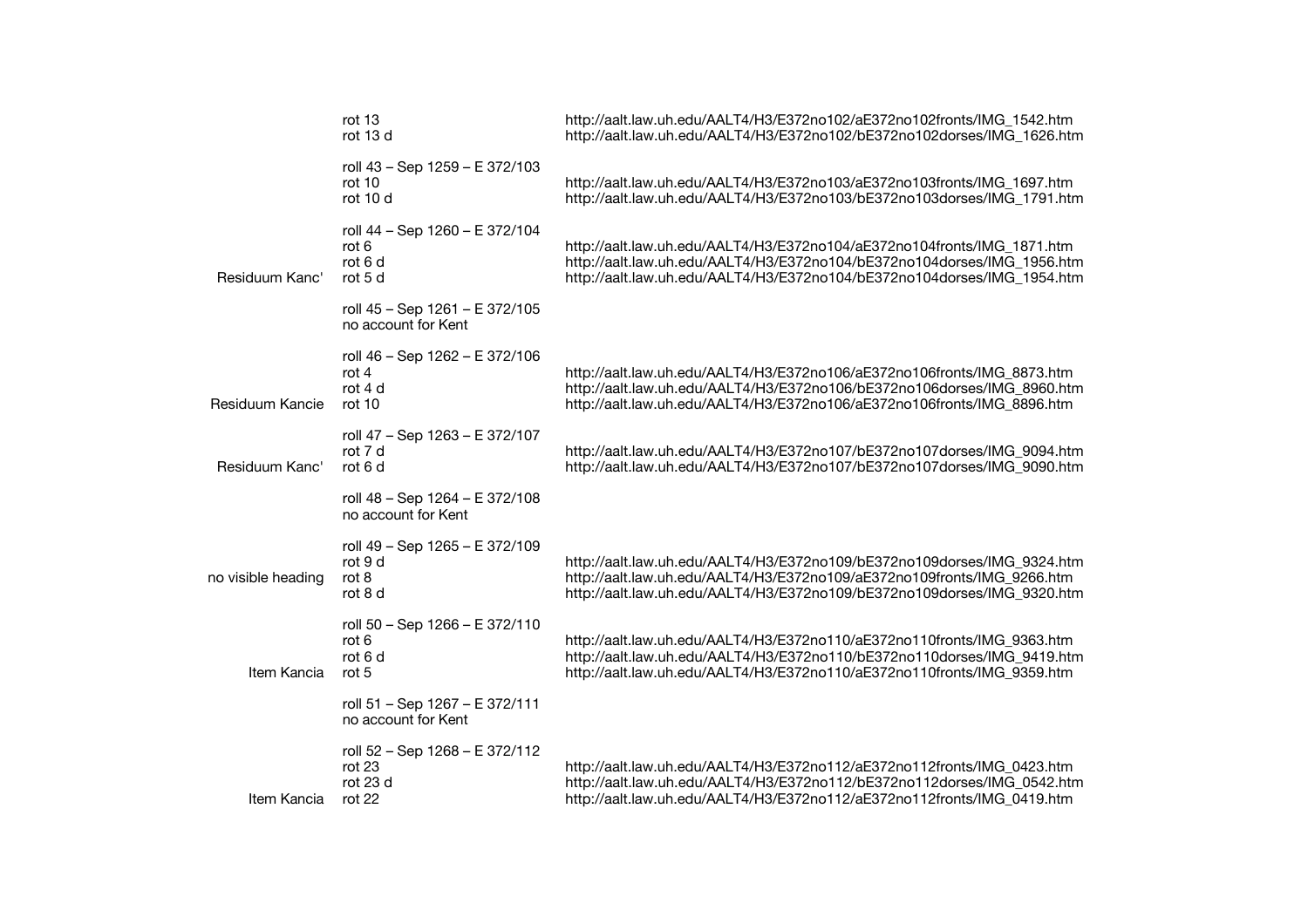|                                         | roll 53 - Sep 1269 - E 372/113<br>no account for Kent                     |                                                                                                                                                                                                                                                                                                          |
|-----------------------------------------|---------------------------------------------------------------------------|----------------------------------------------------------------------------------------------------------------------------------------------------------------------------------------------------------------------------------------------------------------------------------------------------------|
|                                         | roll 54 - Sep 1270 - E 372/114<br>no account for Kent                     |                                                                                                                                                                                                                                                                                                          |
| Item Kancia                             | roll 55 - Sep 1271 - E 372/115<br>rot 7 d<br>rot $6$<br>rot 6 d           | http://aalt.law.uh.edu/AALT4/H3/E372no115/bE372no115dorses/IMG_0997.htm<br>http://aalt.law.uh.edu/AALT4/H3/E372no115/aE372no115fronts/IMG_0915.htm<br>http://aalt.law.uh.edu/AALT4/H3/E372no115/bE372no115dorses/IMG_0991.htm                                                                            |
| Residuum Kanc'                          | roll 56 - Sep 1272 - E 372/116<br>rot 3<br>rot 3 d<br>rot 2 d             | http://aalt.law.uh.edu/AALT4/H3/E372no116/aE372no116fronts/IMG_2431.htm<br>http://aalt.law.uh.edu/AALT4/H3/E372no116/bE372no116dorses/IMG_2541.htm<br>http://aalt.law.uh.edu/AALT4/H3/E372no116/bE372no116dorses/IMG_2539.htm                                                                            |
|                                         | EDWARD I                                                                  |                                                                                                                                                                                                                                                                                                          |
|                                         | roll 1 – Sep 1273 – E 372/117<br>rot $8$<br>rot 8 d                       | http://aalt.law.uh.edu/AALT4/E1/E372no117/aE372no117fronts/IMG_6348.htm<br>http://aalt.law.uh.edu/AALT4/E1/E372no117/bE372no117dorses/IMG_6421.htm                                                                                                                                                       |
| Residuum Kanc'<br>Item residuum Kanc'   | roll 2 - Sep 1274 - E 372/118<br>rot 13 d<br>rot 12 d<br>rot 11           | http://aalt.law.uh.edu/AALT4/E1/E372no118/bE372no118dorses/IMG_6590.htm<br>http://aalt.law.uh.edu/AALT4/E1/E372no118/bE372no118dorses/IMG_6587.htm<br>http://aalt.law.uh.edu/AALT4/E1/E372no118/aE372no118fronts/IMG 6509.htm                                                                            |
| Residuum Kancie                         | roll 3 - Sep 1275 - E 372/119<br>rot 12<br>rot 12 d<br>rot 11 d           | http://aalt.law.uh.edu/AALT4/E1/E372no119/aE372no119fronts/IMG_6666.htm<br>http://aalt.law.uh.edu/AALT4/E1/E372no119/bE372no119dorses/IMG_6753.htm<br>http://aalt.law.uh.edu/AALT4/E1/E372no119/bE372no119dorses/IMG_6749.htm                                                                            |
| Residuum Kanc'<br>Adhuc residuum Kancie | roll 4 - Sep 1276 - E 372/120<br>rot 15<br>rot 15 d<br>rot 14 d<br>rot 24 | http://aalt.law.uh.edu/AALT4/E1/E372no120/aE372no120fronts/IMG_6861.htm<br>http://aalt.law.uh.edu/AALT4/E1/E372no120/bE372no120dorses/IMG_6968.htm<br>http://aalt.law.uh.edu/AALT4/E1/E372no120/bE372no120dorses/IMG 6965.htm<br>http://aalt.law.uh.edu/AALT4/E1/E372no120/aE372no120fronts/IMG_6898.htm |
|                                         | roll 5 - Sep 1277 - E 372/121<br>rot 8<br>rot 8 d                         | http://aalt.law.uh.edu/AALT4/E1/E372no121/aE372no121fronts/IMG_7046.htm<br>http://aalt.law.uh.edu/AALT4/E1/E372no121/bE372no121dorses/IMG_7147.htm                                                                                                                                                       |
|                                         | roll 6 - Sep 1278 - E 372/122                                             |                                                                                                                                                                                                                                                                                                          |